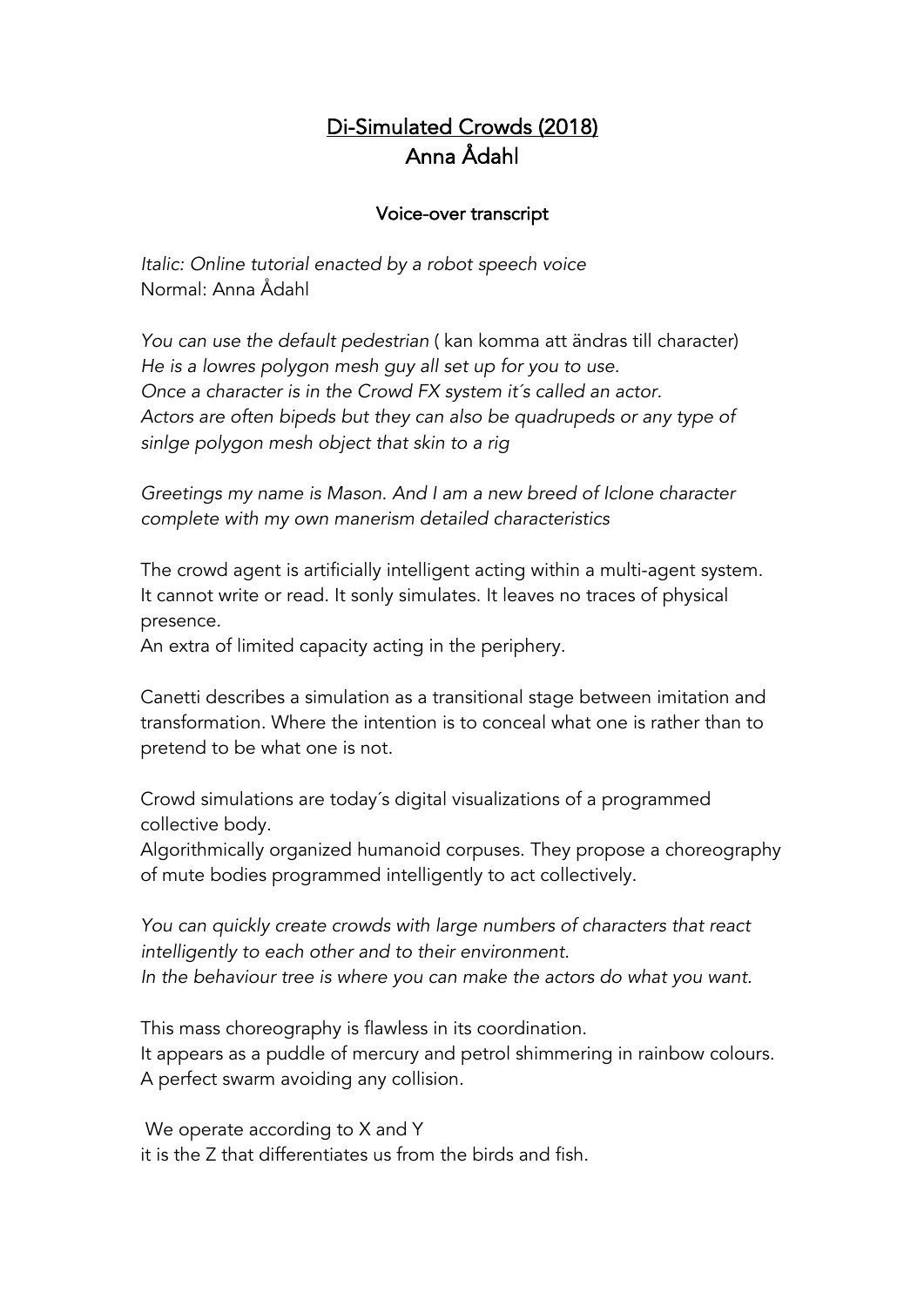Avoiding collision keeps the crowd's flow. Avoiding each other preserves the flow.

*The actors move from one goal to the next so you can move the goals around as you like to define the crowd's flow. After actors reach their final goal, they just generally keep moving around it unless you tell them to do something else.*

Our collective gestures need to be continuous for the efficiency of the given system. Digital fluidity is a resolvent strategy of managing peoples' lives. A flow enabling continuous production modes.

Which crowds are represented? Who needs to be programmed or systematized?

Where is this camp? A very clean campsite. Perfectly ordered.

I get closer but they dissolve. I want to zoom in be part of the crowd, see the people, but am stranded on a materia.

An image of the crowd seen from afar, as a moving mass, a faceless bound materia, refers back to early crowd theory of the crowd as a mob where the individual ceases to exist.

I am in the crowd I can nearly touch the others. The physicality and dynamics are palpable.

*You see the actors are all moving towards the goal object that was created automatically with the new pedestrian crowd command. Goals are special objects that actors always move towards like a magnetic force.*

When creating a crowd, there are laws bound to the collective behaviour which need to be applied. These laws determine the politics of the given crowd.

Programming a crowd is a political act

Most crowd simulation software emerged from the search to create a warrior, a destructive force. The digital representation of the crowd becomes part of a violent form. It is produced to kill or be killed or damaged. It is then used in crowd management for safety purposes: to avoid stampedes, collisions, catastrophes, vital loss.